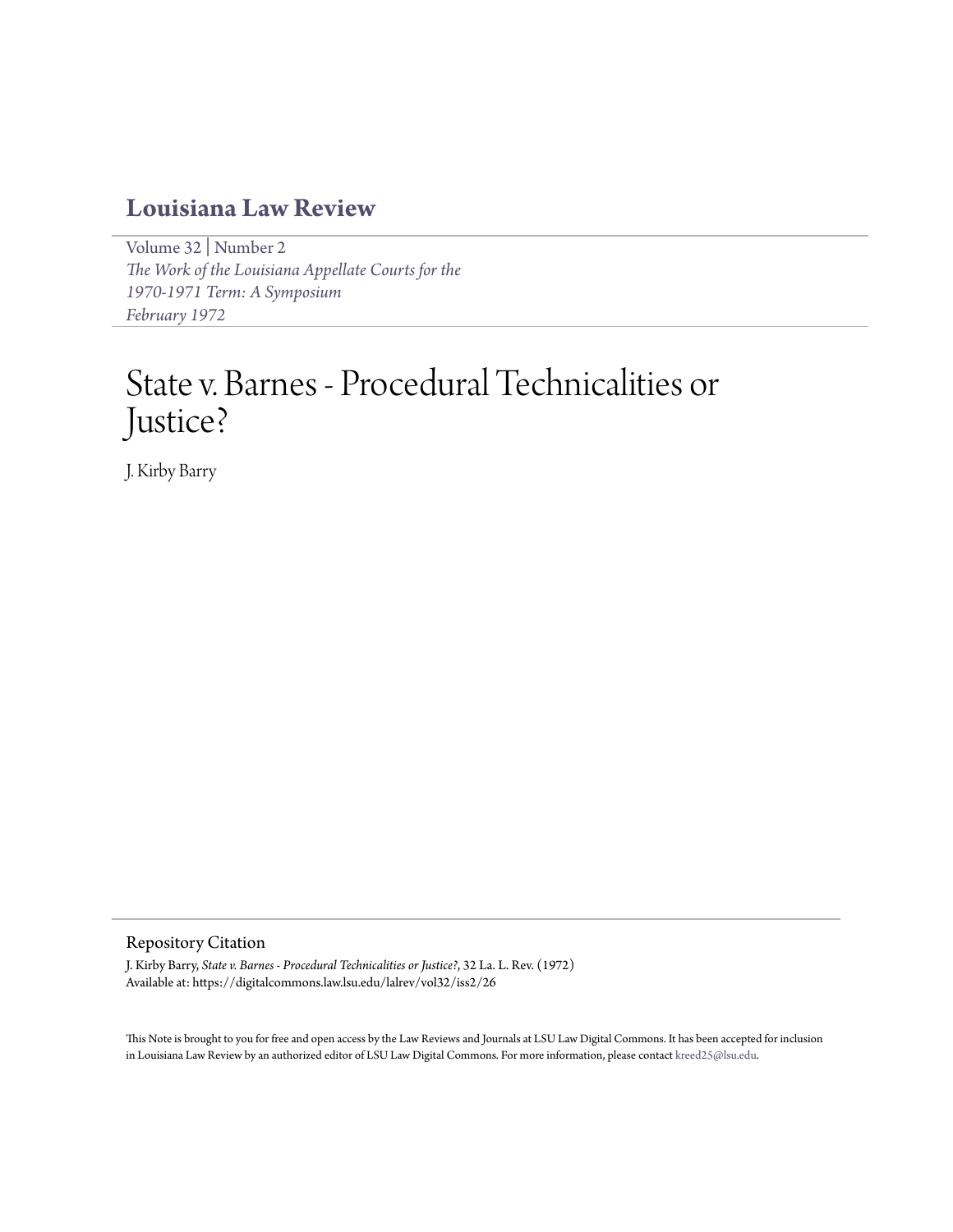### **NOTE**

#### **STATE** V. **BARNES-PROCEDURAL** TECHNICALITIES OR **JUSTICE?**

The defendant appealed from a conviction for possession of marijuana relying on various bills of exceptions reserved in the trial court. On the original hearing the supreme court found no merit in the bills reserved. On rehearing the court refused to decide the merits of the issues presented, on the ground that the bills of exceptions relied on did not meet the requirements of article 844 of the Code of Criminal Procedure.1 Even though the clerk had placed a notation on the bills of exceptions to the page in the transcript where the bills were reserved, the court *held,* that evidence merely placed physically in the record before the supreme court cannot be considered unless it is attached to or made a part of the formal bills of exceptions. *State v. Barnes,* 257 La. 1017, 245 So.2d 159 (1971).

The bill of exceptions has its roots in the common law.<sup>2</sup> Since no transcript of the early common law trial was usually taken, the bill of exceptions served the important purpose of preserving the evidence surrounding the objection for the appellate judge's review.<sup>3</sup> In time this formality became entrenched in Louisiana jurisprudence.<sup>4</sup> Since no complete transcript of

"B. A formal bill of exceptions shall contain only the evidence neces- sary to form a basis for the bill, and must show the circumstances and the evidence upon which the ruling was based. When the same evi-dence has been made part of another bill of exceptions, the evidence may be incorporated **by** reference to the other bill. Evidence as to guilt or innocence can only be taken down and transcribed as provided **by** law."

2. State v. Pitre, **106** La. **606, 31** So. **133 (1902).**

**3.** "When a defense objection was overruled, the defendant then reserved a bill, the trial stopped, a reporter was called, and the evidence surrounding the bill was taken down. Under such circumstances, the rule became well established that the evidence surrounding the objection and the bill be included in the formal bill of exception [sic]. If the evidence was not there, within the bill, it was not in the record, supposedly. As time passed and the evidence began to appear in the record on appeal as a transcript of the entire testimony, the rule nevertheless received con- tinued enforcement." State v. Barnes, **257** La. **1017, 1063,** 245 So.2d **159, 175 (1971)** (dissenting opinion).

4. *See, e.g.,* State v. Callihan, **257** La. **298,** 242 So.2d **521 (1970);** State v. Garner, **255** La. 115, 229 So.2d 719 (1969); State v. Moye, 250 La. 117, 194 So.2d **717 (1967);** State v. Honeycutt, 218 La. 362, 49 So.2d **610** (1950); State v. Pitre, 106 La. **606, 31** So. **133 (1902);** State v. James, 106 La. 462, **31** So. 44 **(1901).**

**<sup>1.</sup> LA.** Cons **CRIM.** P. art. 844 provides:

**<sup>&</sup>quot;A.** The appellate court shall consider only formal bills of exceptions which have been signed by the trial judge in conformity with Article 845. In a case where the death sentence has been imposed, the appellate court, to promote the ends of justice, may consider bills that have not been timely signed **by** the trial judge.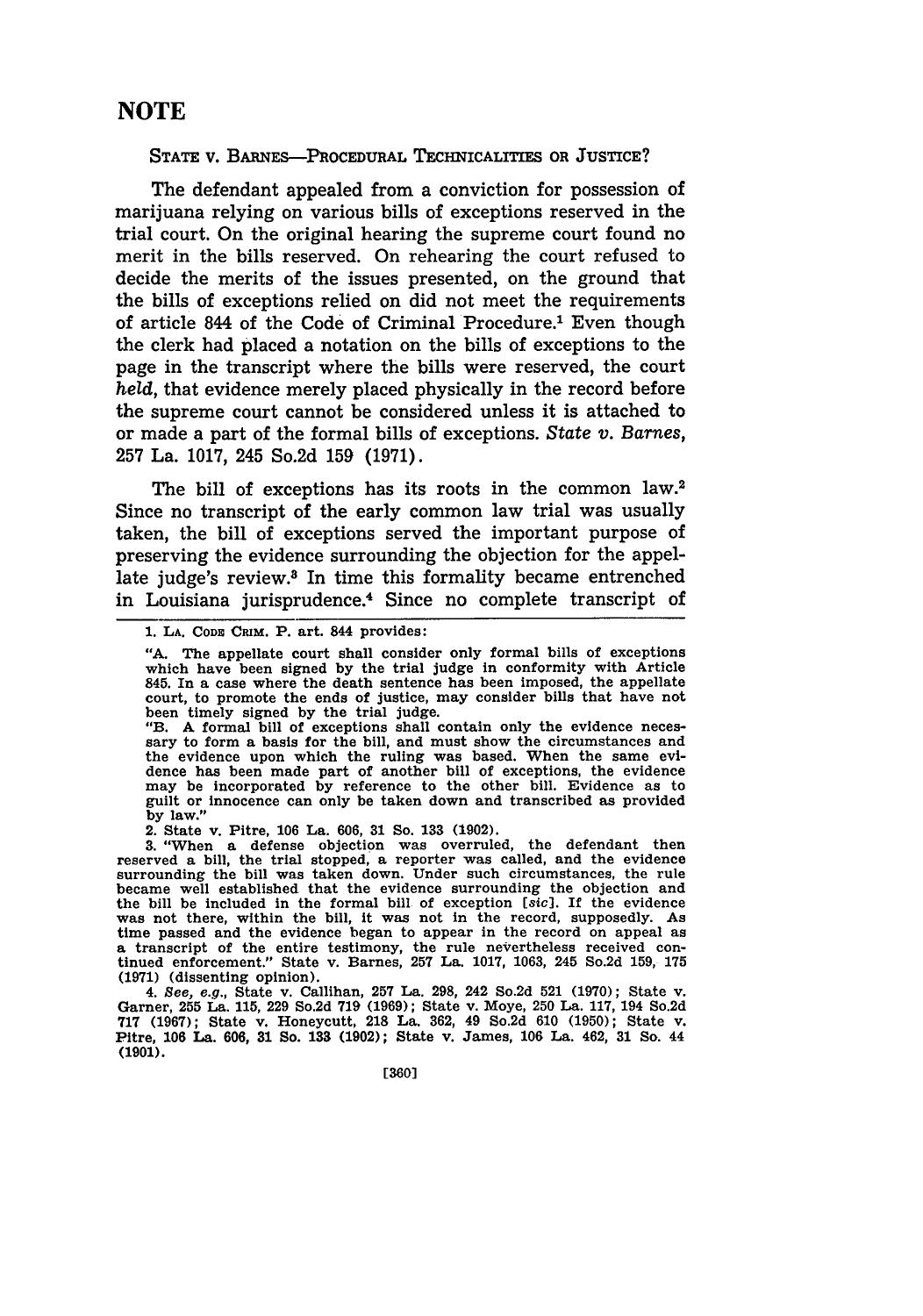the trial was required, Act **113** of 1896 was passed to insure that the evidence relating to the bill of exceptions would be preserved.<sup>5</sup> From the beginning, the Louisiana Supreme Court has strictly applied this statute, and a formal bill of exceptions is required before it will review the alleged error.6

Article  $844(B)^7$  of the Code of Criminal Procedure is the present statutory basis for requiring inclusion of the evidence in the formal bills of exceptions as a prerequisite for appellate review. Failures to properly "perfect or preserve" bills of exceptions have taken a wide variety of forms. These include such technical defects as an attorney reserving a bill of exceptions in the trial court, duly preparing the formal bill and then failing to get the trial judge's signature. 8 In *State v. Holmes9* a bill of exceptions was reserved, but the attorney failed to state in his objection the reason the charge was erroneous. As a consequence, the court refused to review the bill. A frequent and more substantial basis of refusals by the supreme court to review errors is the failure of counsel, after reserving a bill of exceptions, to take further action in perfecting a formal bill. As the court stated in *State v. Miller: ' 0*

"It is well settled that the mere minute entry showing the reservation of a bill of exception *[sic]* in a criminal case cannot receive consideration in this court. The bill must be written out and signed by the judge."<sup>11</sup>

It is important for the supreme court to have the facts and

5. "Be it enacted by the General Assembly of the State of Louisiana: That on the trial of all criminal cases in this State, appealable to the Supreme Court, when an objection shall be made and a bill of exception [sic] reserved, the court shall at the time and without delay order the clerk to take down the facts upon which the bill has been retained, which statement of facts shall be preserved among the records of the trial; and if the case be appealed, the clerk shall attach to the bill of exception [sic) a certified copy thereof, which shall be taken by the appellate court as a correct statement upon which the exception Is based." La. Acts 1896, No. 113, § **1.**

6. See State v. Cole, **161** La. 827, 109 So. **505** (1926); State v. Carmouche, 141 La. 325, 75 So. 68 (1917); State v. Varnado, 131 La. 952, **60** So. 627 (1913); State v. Haines, **51** La. Ann. 731, 25 So. 372 (1899). *See aZso LA.* CODE **CRIM.** P. art. 844, comment (a).

7. See note 1 *supra.*

8. E.g., State v. Cummings, 217 La. 672, 47 So.2d 41 **(1950);** State v. Miller, 146 La. 236, 83 So. 539 (1919).

9. 224 La. 941, 71 So.2d **335** (1954); *accord,* State v. Linam, 175 La. **865,** 144 So. 600 (1932); State v. Ricks, 170 La. 507, **128** So. **293** (1930).

10. 146 La. 236, 83 So. **539** (1919).

**11.** *Id.* at 237, 83 So. at 539; *accord,* State v. Clark, 220 La. 946, **57** So.2d 904 (1952); State v. Cummings, **217** La. 672, 47 So.2d 41 (1950); State v. Smith, 149 La. 700, 90 So. **28** (1921); State v. Haines, **51** La. Ann. 731, 25 So. **372** (1899).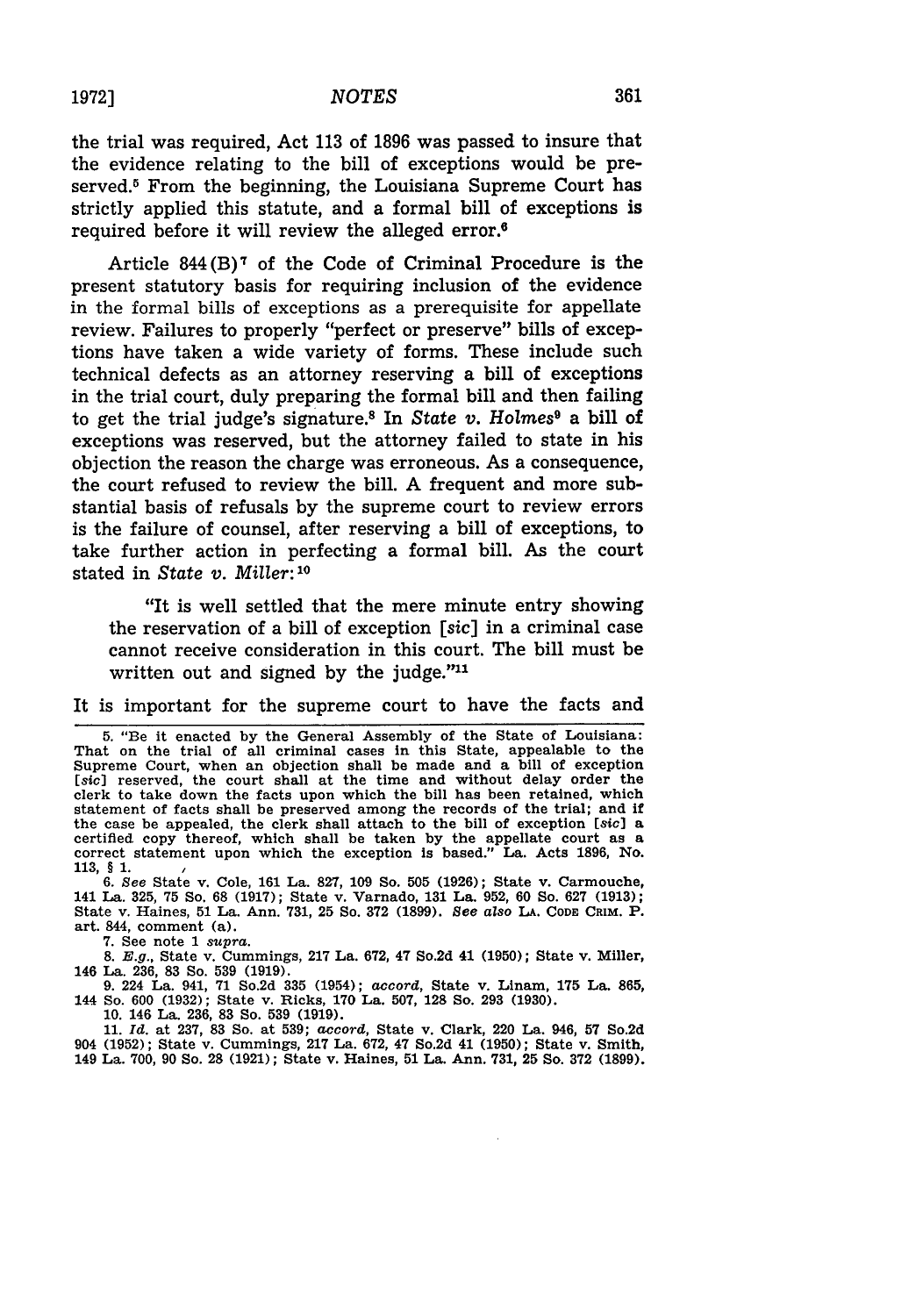circumstances surrounding the ruling complained of. If there is a failure to include this evidence and information in the bill of exceptions, the supreme court has consistently held that nothing is presented for review.<sup>12</sup>

Notwithstanding this *stricti juris* interpretation in dealing with bills of exceptions, there are instances where, in the interest of justice, the court has relaxed its standards. One such case in which this occurred is *State v. Reed.*<sup>18</sup> The trial judge, complying with the defense counsel's request, ordered the testimony "taken down."<sup>14</sup> The stenographer failed to record some of the bills, and the testimony and objections to some of the rulings were omitted; other bills were so ineptly done that the record was in no form to enable the court to review the objections. Nevertheless, the court concluded:

"Counsel for the defendant apparently did all they were required to do to preserve defendant's right of appeal. They dictated their objections and bills to the stenographer and had no reason at the time to suspect that her shorthand notes when transcribed would not correctly set forth the proceedings."<sup>15</sup>

In another instance, *State v. Alexander,"6* the trial judge failed to certify at the foot of each bill his reason for not furnishing a per curiam as he was required by statute to do. However, the court still considered these bills.

Probably the most recent and clearest example of the court's departure from its *stricti juris* rule is the 1971 capital case of *State v. Square."* In *Square* counsel reserved a bill of exceptions to the trial judge's denial of his request to employ a private physician, but failed to perfect it. The supreme court recognized this case as an exception to the rule of article 844 (A) requiring that only formal bills of exceptions may be considered on appeal. 8 It demonstrated the liberal approach traditionally taken

**17. 257** La. 743, 244 So.2d 200 **(1971).** where the death sentence has been imposed, the appellate court, to promote<br>the ends of justice, may consider bills that have not been timely signed by the trial judge."

<sup>12.</sup> State v. Thomas, 224 La. 431, 69 So.2d **738 (1953);** State v. Jouvet, 224 La. **15,** 69 So.2d 741 (1953); State v. Varnado, 131 La. 952, 60 So. **627** (1913); State v. Pitre, **106** La. **606, 31** So. **133 (1902).**

**<sup>13. 180</sup>** La. 741, **157** So. 547 (1934).

<sup>14.</sup> *Id.* at 745, **157** So. at 548. **15.** *Id.* at 746, **157** So. at 548.

**<sup>16. 216</sup>** La. **932,** 45 So.2d **83 (1950).**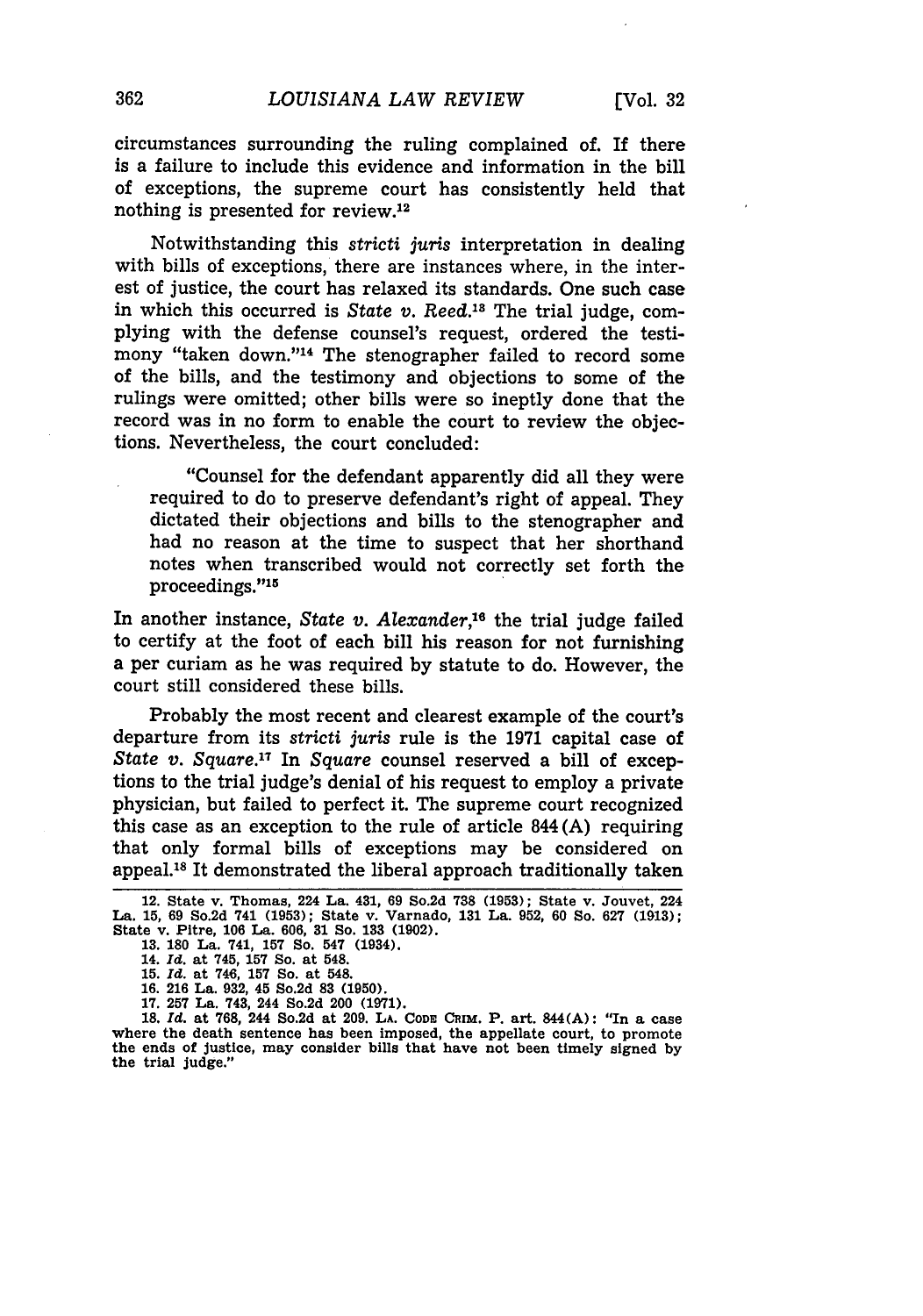in capital cases **by** considering the bills on appeal even though they were never presented to the trial judge for signing.19

In *Barnes* the defendant's formal bills of exceptions failed to make reference to the part of the transcript which would show the circumstances and nature of the ruling complained of. However, the clerk placed a notation on the bills signifying the page of the transcript where the bills were reserved.<sup>20</sup> In determining that this notation **by** the clerk did not make the relevant portion of the transcript a part of the record, and therefore refusing to review it, the court concluded that there had been a failure to perfect the bills of exceptions and that it had no authority to consider them "since defense counsel did not make the general charge, **by** attachment or otherwise, a part of Bill of Exceptions No. **17."21**

Apparently in Barnes the court was somewhat troubled about the correctness of its original decision on the merits. In fact, it is for that reason that a rehearing was granted. On original hearing, the court had only considered the soundness of the judge's charge without raising any question as to the form or sufficiency of the formal bills of exceptions. Not until rehearing did the court interpret the bills of exceptions in a way which would preclude its review. The supreme court, however, has somewhat liberalized its application of article 844 requirements **by** allowing the incorporation of the evidence into the bills **by** reference. The *Barnes* decision recognized this when it stated:

"[W]e have squarely held that this Court can look only to what is contained in the formal bills of exceptions for

21. *Id.* at **1038,** 245 So.2d at **166.**

<sup>19. &</sup>quot;This case does not, in the strict sense, fall within the exception contemplated by the article [844] since it does not present a situation where a bill has been prepared and tardily presented to the judge for signing; instead, the case at bar presents a situation where, although the **bill** was reserved, it has never been either prepared or tardily presented for signing **by** the Judge as Article 844 contemplates. In capital cases, however, this Court has been particularly solicitious in preventing a technicality from depriving a defendant of a review of the trial court proceedings .... We will therefore pass upon the [exception]. In so doing we are not approving the applicability of Article 844 to this fact situation." State v. Square, **<sup>257</sup>** La. 743, **768-69,** 244 So.2d 200, **209 (1971).**

<sup>20. &</sup>quot;The page number referred to at the top of the page on which each bill of exceptions appears, is **. . .** placed there **by** the clerk for the con- venience of this Court, in accordance with the requirements of our Rule I, Sec. **13."** State v. Barnes, **257** La. **1017,** 1044, 245 So.2d **159, 168-69 (1971).**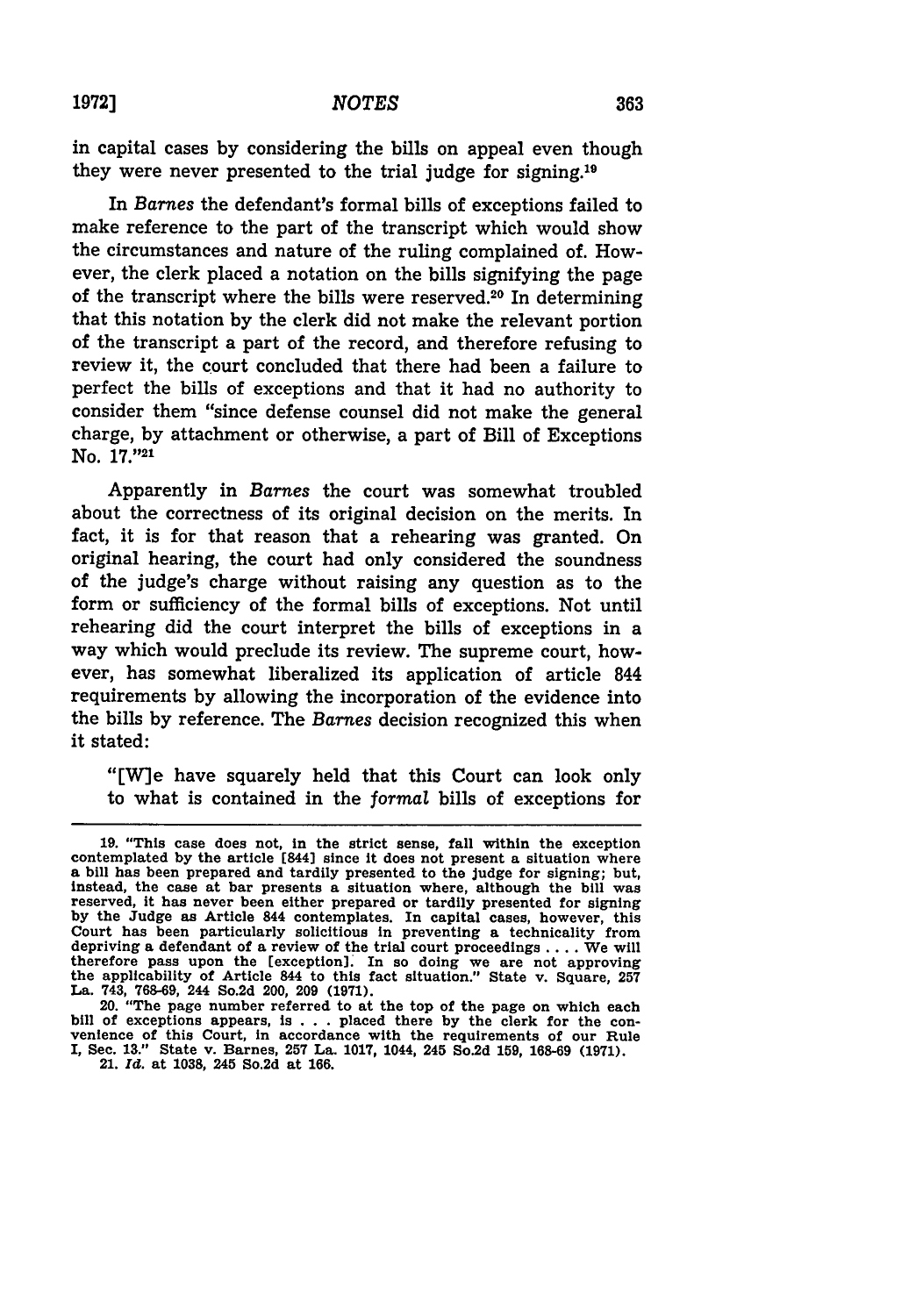the reason that evidence, to be considered **by** us, *must be contained in a bill of exceptions,* attached thereto, or incorporated in such bill by reference." $22$ 

Incorporation by reference, as well as physical attachment of the pertinent part of the transcript, makes the record of what happened fully and readily available to the reviewing court. It is difficult to see why the same liberality should not apply where the complete transcript is before the supreme court and a clerk's notation on the formal bills of exceptions calls attention to the portion of the transcript where the *pertinent* evidence and other information are to be found. What difference should it make whether the notations were placed there by the defendant or the clerk? It would take little more effort for the court to look to the page in the transcript referred to if it had been placed there customarily by the clerk than it would had the defendant incorporated it into his bill. The reference is before the court in either case.

The supreme court's holding that the bill of exceptions was inadequately presented could be condoned if there had not been references to page numbers on the bills of exception. Obviously, with its heavy docket, the supreme court would find it impossible to read the entire transcript of every case before it in search of the evidence supporting the bills of exceptions. In attempting to justify its decision, the court also emphasized the fact that none of the bills referred to the place where the evidence surrounding the reservation could be found, but only to the page where the bill was noted. This reasoning seems overly technical. Clearly, the evidence around the reserving of a bill can be found by simply turning a page when a complete transcript is before the court, because the supporting evidence will be found immediately preceding the reservation of the bill.<sup>23</sup> Justice Dixon very ably summed this point up in his dissent, noting that when a complete transcript is before the court the only utility in having such a restrictive interpretation of article

<sup>22.</sup> *Id.* at **1039,** 245 So.2d at **167,** citing supporting jurisprudence. (Court's emphasis.)

<sup>23.</sup> It is important to remember, as pointed out by Justice Barham in his dissent in State v. Garner, **255** La. 115, 127, 229 So.2d 719, 724 (1970), that "[alrticle 2 of the Code of Criminal Procedure states: 'The provisions of this Code are intended to provide for the just determination of criminal proceedings. *They shall be construed* to *secure simplicity in procedure, fairness in administration,* and the elimination of unjustifiable delay.' (Emphasis supplied.)"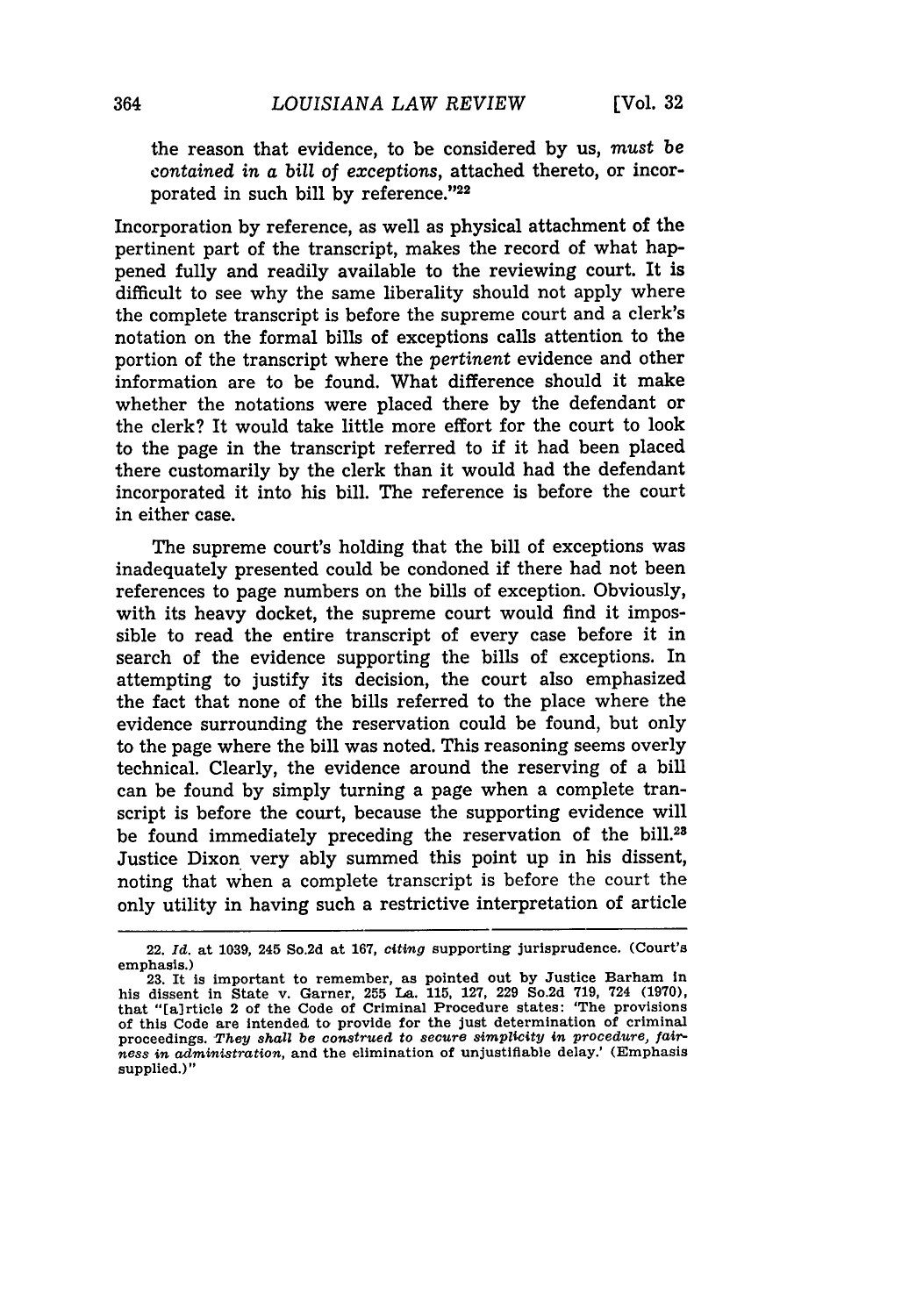**1972]**

844 is to trap the unwary civil lawyer not accustomed to the perfection of appeals in criminal cases.<sup>24</sup>

Also dissenting, Justice Tate pointed out that articles 843 and 844 should not be subjected to such hypertechnical interpretation. The rationale of these articles is that even though everything is transcribed in most judicial districts, some districts do not require such transcription. Therefore, it appears that the intention behind article **84325** was to make sure that as much of the evidence as is necessary for appellate review be placed before the court.

Interpreting these articles in such a restrictive and artificial way may also raise a question of due process, $26$  since the enforcement of a procedural forfeiture must serve a legitimate state interest. In *Henry v. Mississippi*,<sup>27</sup> relied upon by Justice Tate, there was apparently a legitimate state interest to protect; there the objection at trial would have given the judge an opportunity to correct his ruling and proceed without using tainted evidence, thus preventing the possibility of reversal and another trial. In *Barnes,* however, the legitimate state interest is difficult to ascertain. The defendant reserved bills of exceptions at trial, giving the judge a chance to reconsider his rulings. He perfected bills of exceptions and included everything he thought necessary to preserve the question on appeal. A complete transcript of pertinent evidence and procedures followed was before the supreme court. These factors prompted Justice Tate's criticism on the grounds that the decision offends funda-

<sup>24. &</sup>quot;There is no longer any utility In the perpetuation of the rule that the formal bill of exceptions must contain within it the evidence surrounding the ruling complained of. The record before us is complete. It is correctly and efficiently indexed. The only utility of the rstrictive [sic] rule is to trap the unwary civil lawyer unaccustomed to the perfection of appeals in criminal cases. The rule, in my opinion, is antiquated and outmoded, serving no useful purpose today. **I** find no reasonable relationship between the rule and its stated objective. I cannot subscribe to it. The rule should be changed to insure for the defendant a fair chance that his points on appeal will be reviewed." State v. Barnes, **257** La. **1017,** 1066-67, 245 So.2d 159, 177 **(1971)** (dissenting opinion). 25. **LA. CODE CRIM.** P. art. 843: "When a bill of exceptions is reserved,

the clerk or the court stenographer shall immediately take down the objection, the ruling, and the facts upon which the objection is based. The matters, so taken down, shall be preserved among the records of the trial, shall constitute the bill of exceptions, and shall be a basis for a formal bill of exceptions."

<sup>26.</sup> Henry v. Mississippi, **379** U.S. 443 (1965); accord, Terry v. Peyton, 433 F.2d 1016 (4th Cir. 1970); Gann v. Smith, 318 F. Supp. 409 (N.D. Miss.<br>1970); Roper v. Beto, 318 F. Supp. 662 (E.D. Tex. 1970); United States<br>ex rel. Sanders v. Ziegler, 319 F. Supp. 492 (E.D. Pa. 1970). ex rel. Sanders v. Ziegler, 319 F. Supp. 492 (E.D. Pa. 1970). 27. 379 U.S. 443 (1965).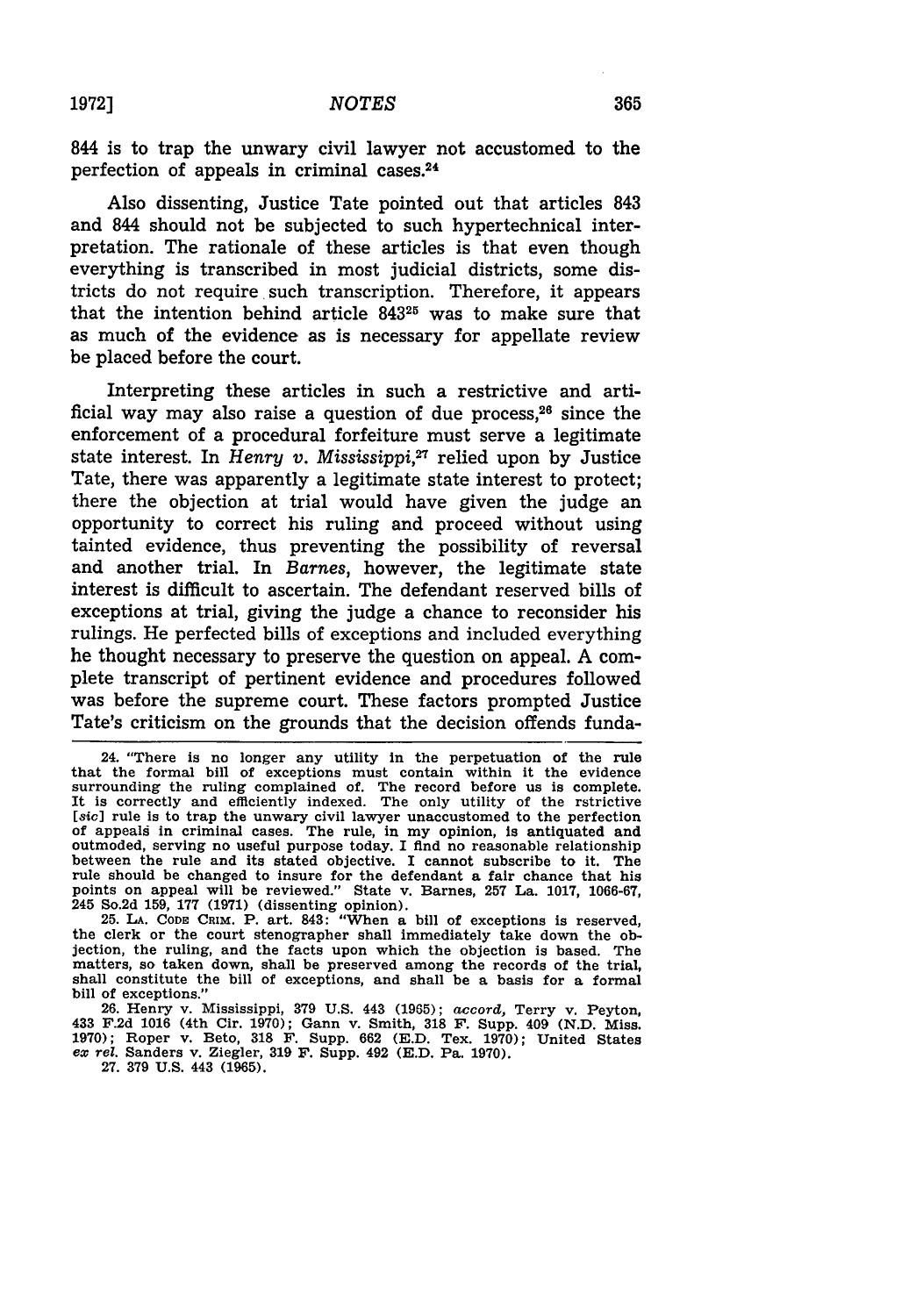mental notions of fairness and that it was reached **by** applying outmoded technicalities. <sup>28</sup>

Technical constructions which deprive a diligent defendant of his right to appellate review raise substantial questions as to the soundness of Louisiana's bill of exceptions procedures. The answer may be a more liberal approach by the supreme court, legislative simplification of the bill of exceptions procedures, or perhaps adoption of the federal system which has done away with bills of exceptions altogether. Under Rule 51 of the Federal Rules of Criminal Procedure, the only requirement for an appeal is the filing of a simple notice of appeal.<sup>29</sup> Accordingly, the federal rule "was intended to take the place of more complicated procedures to obtain review, and the notice should not be used as a technical trap for the unwary draftsman."<sup>30</sup> Even though much simplification has been accomplished, many of the other requirements for appeal that have long been recognized by appellate courts are still maintained. For example, the court will not review an error on appeal that was not objected to previously at trial.81 Although technical omissions in the notice of appeal will not deprive appellant of his right of review, "[w]here the appeal is taken specifically only from one part of the judgment the appellate court has no jurisdiction to review the portion not appealed from."<sup>32</sup> There is still

29. **28** U.S.C. § 2107 (1964); Martin v. United States, **263 F.2d 516** (10th Cir. **1959).**

**30.** Donovan v. Esso Shipping Co., **259** F.2d **65, 68 (3d** Cir. 1958); accord, Jones v. Chaney & James Constr. Co., **399** F.2d 84 (5th Cir. 1968). **31.** "In Yeater v. United States, **397** F.2d **975** (9th Cir. **1968)** this court

said: [We rest] our affirmance of the conviction upon the well-established rule of appellate review that defenses not raised in the district court will not be considered on appellate review.... The very purpose of such a rule<br>is to enable the court to consider it below—to prevent error—to avoid<br>appeal.' Grant v. U.S., 291 F.2d 746 (9th Cir. 1961). An important reason for the Rule 51 principle Is the avoidance of delay. **If** the lower tribunal is given a fair opportunity to consider and decide the question, there will frequently be no necessity for an appeal, which, when it occurs, results in delay. Another reason is that of fairness to the lower tribunal. A rein delay. Another reason is that of fairness to the lower tribunal. **A** re- versal of a decision of a lower court, In a case in which that court did not have a fair opportunity to weigh the conflicting considerations which are presented to the Court of Appeals, Is an affront to the dignity of the lower court." United States v. Fix, 429 F.2d 619, 620 (9th Cir. **1970).**

32. Donovan v. Esso Shipping Co., **259** F.2d **65, 68 (3d** Cir. **1958);** *accord,* Gannon v. American Airlines, Inc., **251** F.2d 476 (10th Cir. 1958); Carter v. Powell, 104 F.2d 428 (5th Cir. **1939),** *cert. denied,* **308** U.S. **611 (1939).**

<sup>28. &</sup>quot;This conviction, and especially the judicial review of it, offends fundamental notions of fairness. The majority avoids facing the substantial contentions that may justify a reversal, through applying outmoded technicalities." State v. Barnes, **257** La. **1017,** 1048, 245 So.2d **159, 170 (1971)** (dissenting opinion).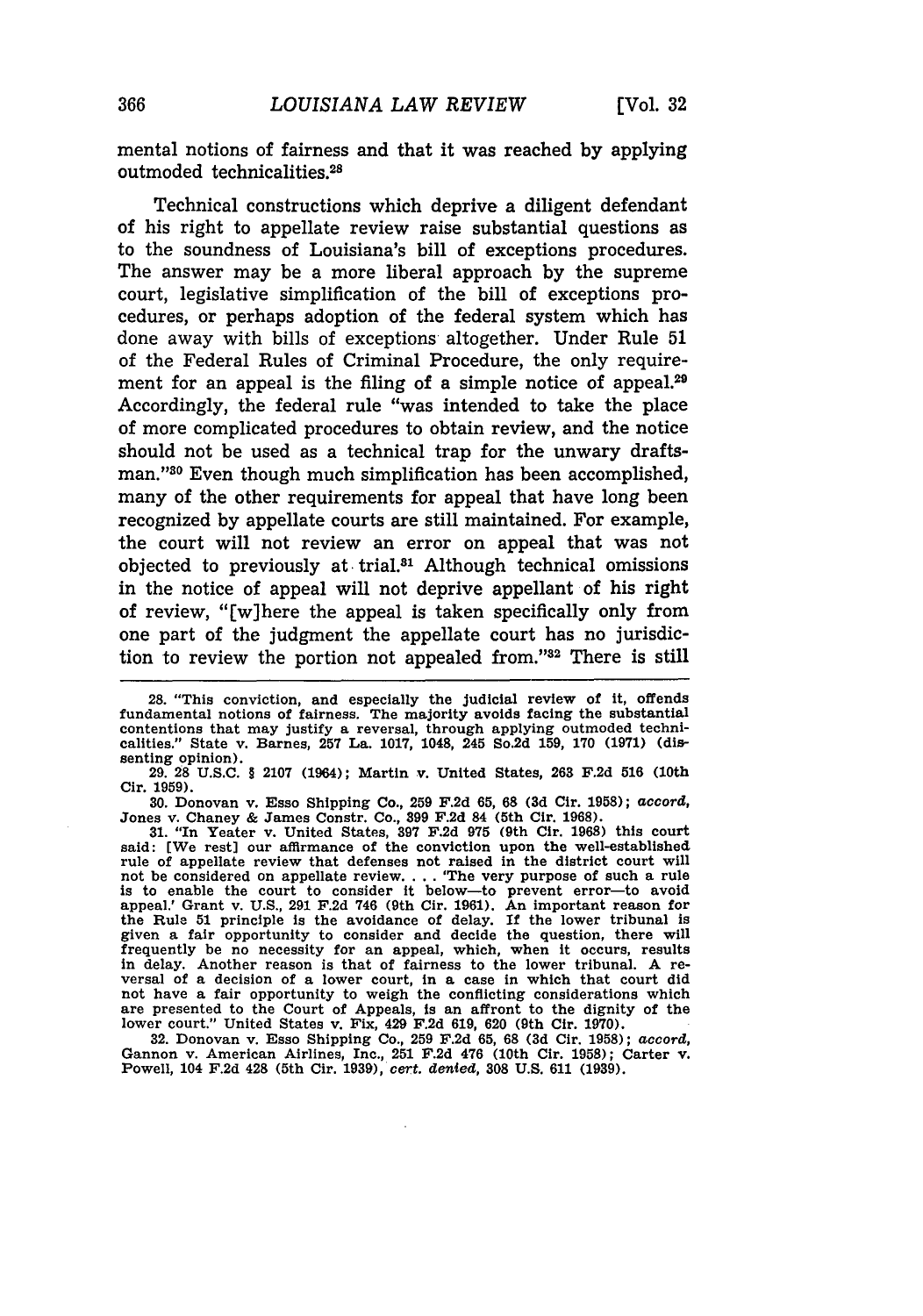a time limitation for filing a notice of appeal<sup>88</sup> as there is in many jurisdictions outside the federal area. To keep the federal appellate court from having to read the entire transcript, something was needed to direct the court's attention to the pertinent portions of the record.<sup>84</sup> This was achieved by a document known as the appendix: "It is exactly what its name implies: an addendum to the briefs for the convenience of the judges."<sup>35</sup> In essence, under the federal rules, the entire record is always before the appellate court for reference and examination.86

Probably the best solution of the bill of exceptions' "trap for the unwary civil lawyer" is through the supreme court's inherent power to relax its rules and adopt a more flexible interpretation of article 844. These procedures could be liberalized by the court to allow consideration of bills of exceptions in cases such as *Barnes* where the complete transcript is before the court and the pertinent material is located, whether by specific defense incorporation by reference or by a clerk's notation on the bill of exceptions. Therefore, it appears that this particular injustice can be remedied more suitably by the court itself, keeping in mind legislative modification as a last resort.

*J. Kirby Barry*

**<sup>33.</sup> FED.** R. **App.** P. 4(b).

**<sup>34.</sup>** *Symposium on the Federal Rules of Appellate Procedure-The Appendix to the Briefs: Rule* **S0** *of the Federal Rules of Appellate Procedure,* **28 FED. B.J. 116 (1968).**

*<sup>35.</sup> Id.-The Federal RuWe8 of Appellate Procedure,* **28 FED. B.J. 100, 108 (1968).**

**<sup>36.</sup> FED. R. App. P. 30(b).**